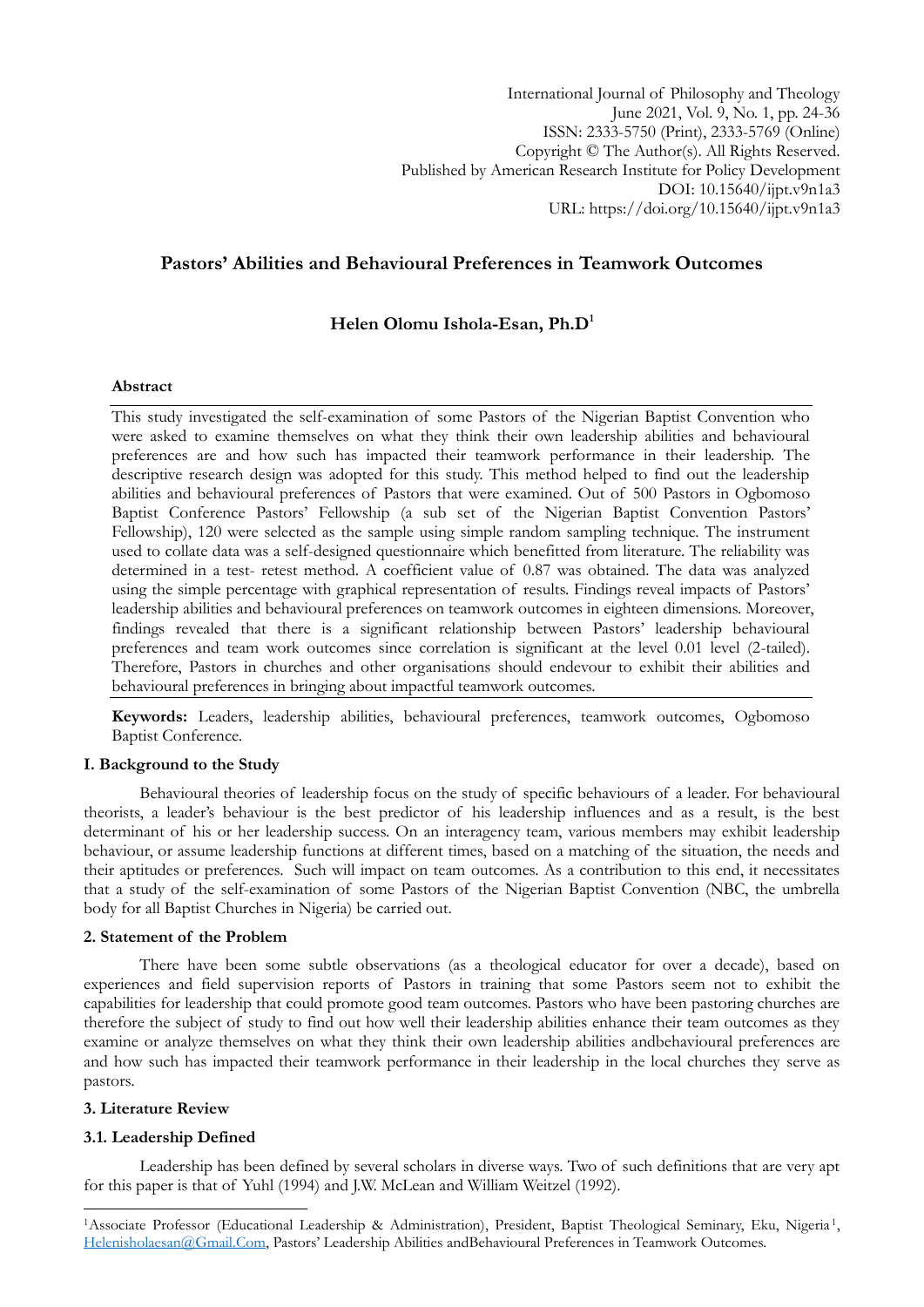#### Helen Olomu Ishola-Esan 3

Yuhl's description x-rays a number of indices such as leadership having to do with a leader's individual traits, behaviour, influence over people, interaction patterns, role relationships, occupation of an administrative position, and perception by others regarding legitimacy of influence (p.2). The first two of the indices stated, which are traits (abilities, aptitudes, qualities, skills, personalities, characters) and Behaviour (Conduct, performance, actions, deeds, actions, activities, manner) are quite significant because they are like the bedrock for the other indices to thrive on.

In expatiating on his description of leadership, Yuhl broadly described it as influence processes affecting the interpretation of events for followers, the choice of objectives for the group or organization, the organization of work activities to accomplish the objectives, the motivation of followers to achieve the objectives, the maintenance of cooperative relationships and teamwork, and the enlistment of support and cooperation from people outside the group or organization (p.5). Thus, a leader"s influence, activities and interactions towards good teamwork outcomes are both within and outside the organization in which he is a leading. Leadership is basically an act of influence, which corroborates Maxwell's (1998, p.11) assertion who stated that "Leadership is influence. Nothing more, Nothing Less".

McLean and Weitzel (1992) in their book, *Leadership: Magic, Myth or Method* defines leadership as: a person involved in a process of influencing and developing a group of people in order to accomplish a purpose by means of supernatural power. This definition is quite simple and depicts example of Christ at work. Leadership always begins with a person. Also, the definition can be highlighted in three points/aspects. First, Macchia (2007) citing Howard Hendricks's statement at a leadership conference, that "A leader is a person with a magnet in his heart and a compass in his head." Many of leaders including Pastors have the skills to lead, but when they are called upon to marshal those abilities in a leadership setting such as in the church and other Christian organizations, it is imperative that they respond affirmatively to God's call. The more leaders (pastors) understand themselves, the better off the group (church workers/team) and the mission being served (the Great Commission task- Matt. 28:19-20; Mark 16:15; Luke 26:47 and Acts 1:8).

Second is that a leader is involved in a process of growth and development. Leadership is different from management. Leaders manage things, and they lead people. Leading people is a process accomplished over a stretch of time, through the seasons of life, in the good times and the hard times. In many respects, the process takes a lifetime. There are very few "finished products" in the work of leadership. It proceeds along a journey of development with many turns, ruts, detours, and climbs along the way.

Third, there is no leadership without a group of people to influence and develop, and the size of the group is immaterial. Effective leadership occurs when those served feel loved, admired, appreciated, and accepted by the leader. When these relational dynamics are absent from the group, the leader and the leadership processes suffer. Unless the leader takes time to invest in the people, there will be no true leadership. Leadership is a gift that's earned over time, granted out of trustworthy acchaim by the people being served.

## **3.2. Documented Physiognomies of Leadership Abilities and Behaviours**

Lathrop (2014) and Hasan (2017) outlined a couple of key traits or qualities which make a leader stand out. A good leader should possess these (qualities since they play a vital role in success and failure of a leader): honesty and integrity; confidence; ability to inspire others; commitment and passion; good communication skills; decision-making capabilities; accountability; delegation and empowerment; creativity and innovation; empathy; multitasking; gentleness; optimism and relational savvy, which have to do with the ability to cultivate and develop relationships since pastoral ministry and teamwork are incredibly relational in nature.

**S**tudies have been carried out in literature that exhibits numerous leadership behaviours of team leaders as well. Sohn (2015) studied leadership team members in some churches and found out six behaviours of effective ministry team leaders. These are: being biblical that is, making use of the Word of God as a guide; being transformational and motivational; casting of vision; not being laissez faire/ hands-off and autocratic in their style of leadership; and prioritizing of relationships. Zimmerman (2015) documented ten undeniable behaviours of a great leader such as doing the right thing; being more concerned with "we" than "me"; demonstration of an unshakeable positive attitude; accepting responsibility; goal setting; passion for winning; passion for winning with others; building relationships; celebrating and exhibiting calmness in rough waters. Additionally, leadership behaviours that have been proven to enhance performance and retain talent in these lines: building trust; acting with integrity; inspiring others; encouraging innovative thinking; coaching people and rewarding achievement [\(https://charterforcompassion.org/leadership-and-business/the-top-six-leadership-behaviors\)](https://charterforcompassion.org/leadership-and-business/the-top-six-leadership-behaviors).

#### **3.3. Concept and Benefits of Teamwork in Leadership**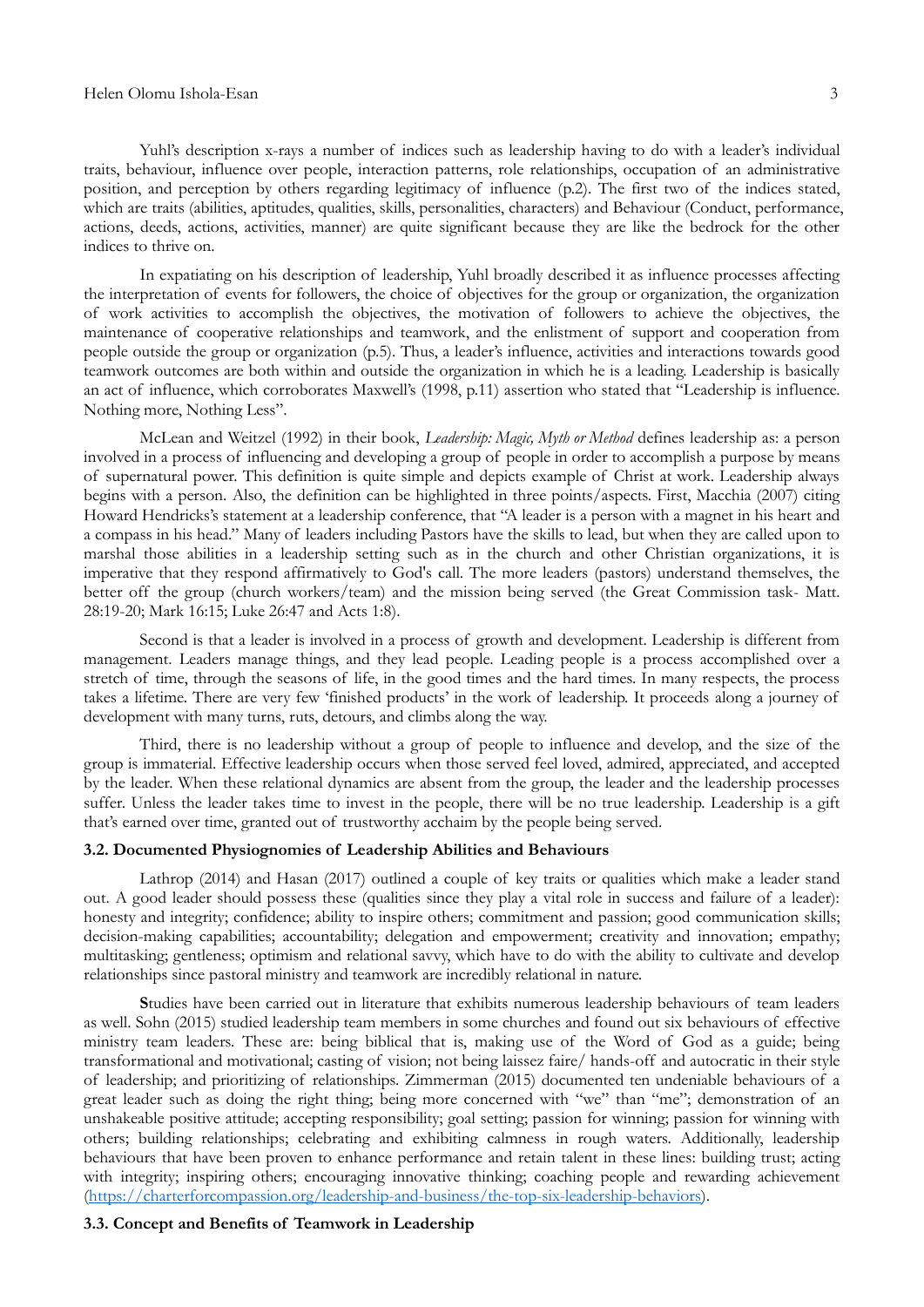Teamwork simply connotes combined efforts, or the activities of a group, to accomplish a common purpose or goal.

Montebello and Buzzotta (1993) and Salas, Cooke, and Rosen (2008) have noted that "teamwork is the collaborative effort of a team to achieve a common goal or to complete a task in the most effective and efficient way" This notion is seen within the larger framework of a team, which is a group of mutually dependent persons who work together towards achievement of a common goal (Glenn, 2008). Church leadership is collaborative in nature and a Pastor who utilizes collaborative efforts (working in teams) will have a number of benefits in collaborative leadership. Working in teams has been revealed to be very beneficial and some of the benefits or advantages include:

## **3.2.1. Problem Solving**

A group of people can bring together various perspectives and combine views and opinions to quickly and successfully solve a problem (Osbrun, Moran, and Musselwhite, 1990; Katzenbach and Smith, 2015 and Chin, 2015). Generally, teamwork could lead to better decisions, outcomes or services. According to Hoegl and Gemuenden (2001) the effectiveness of teamwork depends on these six components of collaboration among team members: communication, coordination, balance of member contributions, mutual support, effort, and cohesion.

#### **3.2.2. Healthy Competition**

A healthy competition in groups can be used to motivate individuals and help the team excel (Osbrun, Moran, and Musselwhite, 1990; Katzenbach and Smith, 2015).

### **3.2.3. Motivation and Drive**

Working collaboratively can lead to increased motivation levels within a team due to increasing accountability for individual performance. When groups are being compared, members tend to become more ambitious to perform better. Providing groups with a comparison standard increases their performance level thus encouraging members to work collaboratively (Paulus,n.d).

#### **3.2.4. Developing and Cultivating Relationships**

A team that continues to work together will eventually develop an increased level of bonding (Chin, 2015) by building strong relationships between members, team members' satisfaction with their team increases, therefore improving both teamwork and performance ( LePine*et al.,* 2008).

#### **3.2.5. Individual Qualities**

Every team member can offer their unique knowledge and ability to help improve other team members. Through teamwork the sharing of these qualities will allow team members to be more productive in the future (Ilgen and Hollenbeck, 2004). In addition to the above itemized advantages of teamwork, Mathias (2017) enumerated twelve (of which ten of them are itemized below) benefits of team leadership from his experience as he works with his church teams. These are:

#### **3.2.5.1. More Strengths, Fewer Weaknesses**

As team members pool their strengths, they make up for their deficiencies.

## **3.2.5.2. Better Teaching**

when there is a team of qualified teacher-leaders, they can teach in various settings. In this way, there are multiple significant influences on the people. No one teacher has all the gifts, and all the balance, that a healthy, vibrant community needs.

## **3.2.5.3. Lightening the Workload**

Pastoral leadership can be very demanding and when team members lead together with the leader, there is room for a shared leadership hence, the sharing of the workload to avoid exhaustion and burn out in ministry.

## **3.2.5.4. Care and Accountability**

Teamwork in leadership also provides essential care and accountability.

### **3.2.5.5. More Support from the Church**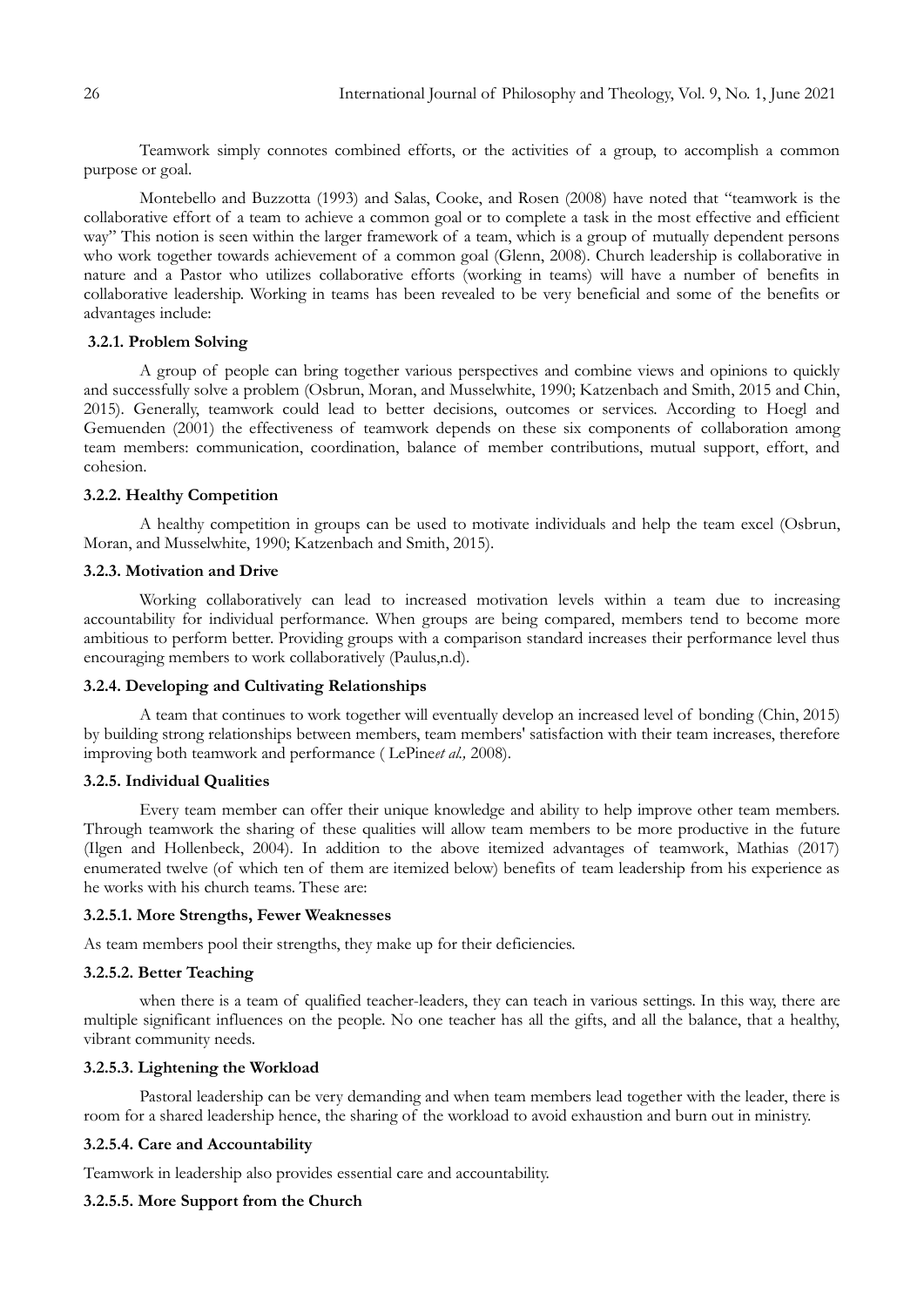A single leader is not able to influence and win support and deal with individual circumstances nearly as strongly as a team working together.

### **3.2.5.6. Fewer Stings from unjust Criticism**

When a Pastor lead as a team, and make and own decisions as a team, he is less exposed to unjust criticism for those decisions. He still feels the sting, but not nearly as sharply as when we take it together. This connects, then, to our ability to encourage one another in difficulty.

#### **3.2.5.7. More Encouragement in Difficulty**

Trials will come, but when a Pastor lead together with others, he is in much better condition to walk in those trials without losing hope. Together, they strengthen each other to continue truly, deeply, continually rejoicing, even as they experience great sorrow. Having peers in leadership proves to be a priceless encouragement in trouble.

#### **3.2.5.8. More Stability in Transition**

Transition comes to every leadership team if the organization is healthy and survives for much duration of time. In particular, when the senior leader transits, whether to retirement or some other vocation, the team contributes greatly to stability during change.

## **3.2.5.9. More Sanctifying**

Not only is there the collective wisdom, but leading together makes team members better as individuals. Shared leadership is more sanctifying than leading alone.

## **3.2.5.10. Greater Joy Together**

Leading together also brings greater joy than going at it alone. "While at times it may feel easier to make all the calls yourself, the joy of leading together, with all its attendant difficulties, far surpasses the simplicity of being the king of the hill".

## **4. Purpose of the Study**

This study sought to examine the leadership abilities and behavioural preferences of Pastors as leaders and how such has impacted on their teamwork in their leadership endevours. Specifically, the objectives of this study were to:

4.1. Examine leadership abilities inherent in Pastors.

- 4.2. Identify patterns of leadership behaviours exhibited by the Pastors.
- 4.3. Find out the extent to which Pastors" behavioural preferences impact teamwork outcomes.
- 4.4. Relate patterns of Pastors' leadership behavioural preferences with teamwork outcomes.

4.5. Find out the impacts of Pastors" leadership abilities and behavioural preferences on teamwork outcomes.

#### **5. Research Questions**

5.1 What leadership abilities are inherent in the Pastors?

- 5.2. What patterns of leadership behaviours are exhibited by the Pastors?
- 5.3. To what extent do Pastors" behavioural preferences impact teamwork outcomes?

5.4. Is there any significant relationship between Pastors" leadership behavioural preferences and teamwork outcomes?

5.5 What are the impacts of Pastors" leadership abilities and behavioural preferences on teamwork outcomes?

## **6. Methodology**

The descriptive research design was adopted for this study. This method helped to find out the leadership abilities and behavioural preferences of Pastors that were examined. Out of a total of 500 Pastors in Ogbomoso Baptist Conference Pastors' Fellowship (a sub set of the Nigerian Baptist Convention Pastors' Fellowship), 120 were selected as the sample using simple random sampling technique. The instrument used to collate data was a self-designed questionnaire which benefitted from literature. Five-point Likert scale (levels of agreement) was used as options for respondents to do their rating. The questionnaire had four sections. Section A was on demographic data while sections B – D covered these areas: leadership abilities inherent in Pastors; patterns of leadership behaviours exhibited by the Pastors and impact of Pastors" leadership abilities and behavioural preferences on teamwork outcomes. The instrument was validated by giving it to experts to check the contents. The reliability was determined in a test- retest method. A reliability coefficient value of 0.87 was obtained.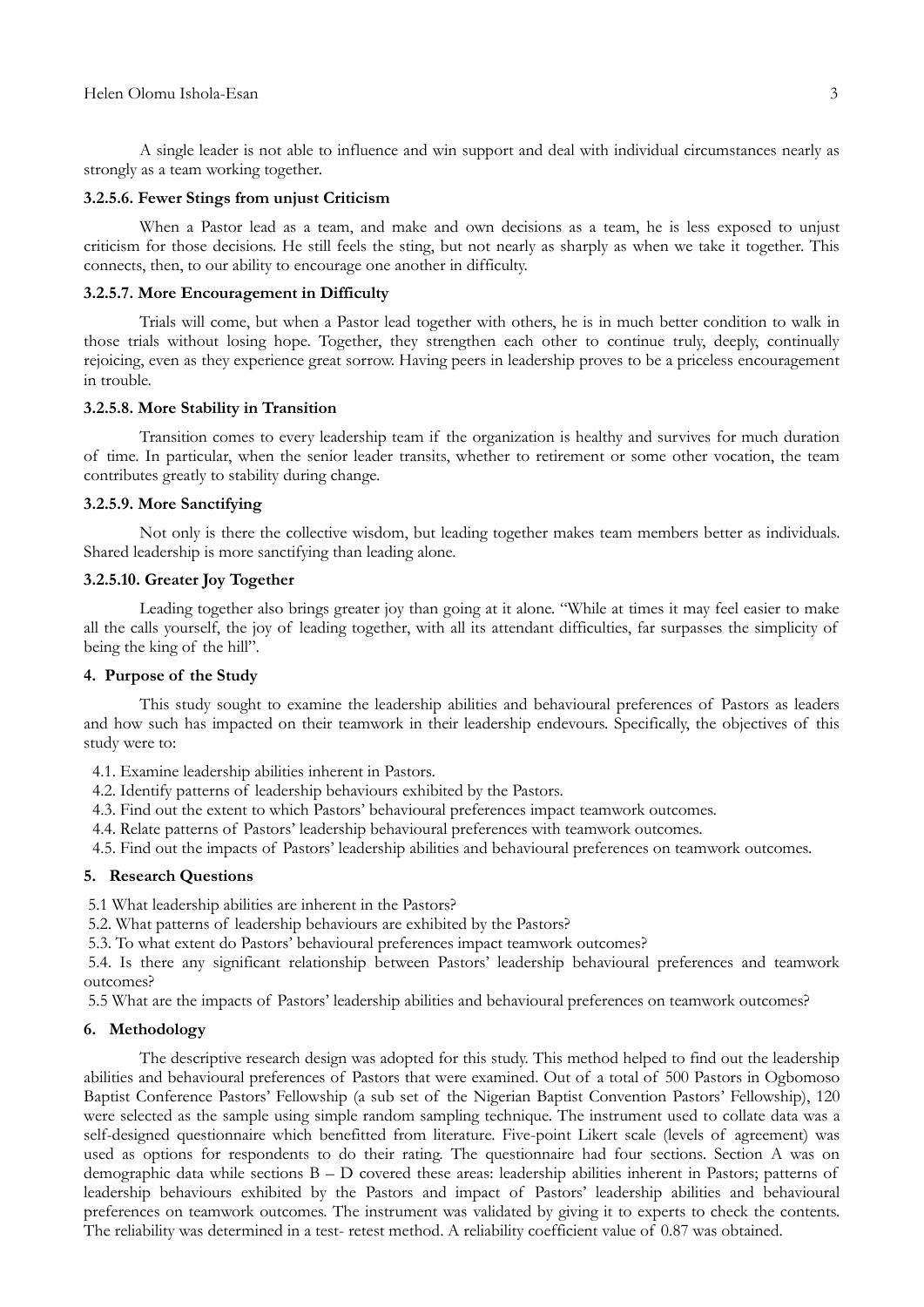This confirms the internal consistency of the instrument to achieve the set objectives of the study. The researcher through the help of some research assistants distributed the questionnaire. Out of the 120 questionnaire forms distributed 117 was returned. The data was analyzed using the simple percentage with graphical representation of results.

## **7. Findings and Discussions**





The result from the demographic information shows that half of the sample, i.e fifty percent (50%) of Pastors interviewed have twenty years and above ministering experience and a good number, forty - five percent (45%) of the respondents pastor churches that have a population of 400-600 members. This implies that most of the respondents have had opportunities to work with different groups over time and can be evaluated to study church pastors" leadership abilities and behavioural preferences in teamwork outcomes. **Research Question 1: "**What leadership abilities are inherent in the Pastors?"





From the data received plotted in the graph above showing the five responses to given statements, Pastors have strongly agreed and agreed that they have the leadership abilities inherent in them with the blue and red bars signifying the respondent's responses, except for 9% who disagreed with the statements that they could make their members become obedient "maybe because followership is earned over time by a leadership".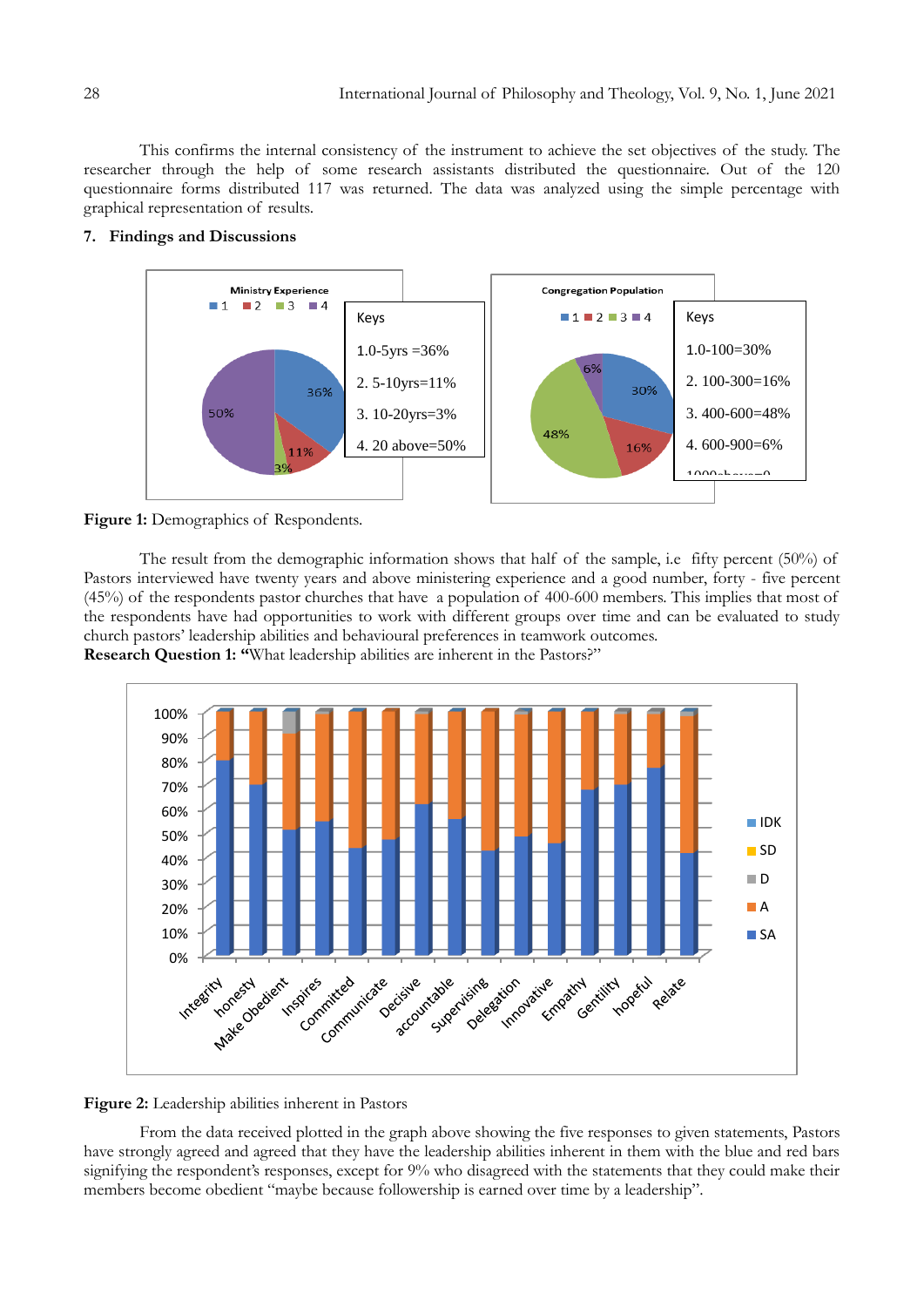Leadership abilities inherent in Pastors as identified by Pastors or respondents in their responses are; ability to demonstrate integrity, accountability, values, honesty, inspire team members, commitment, passion, clear and effective communication of vision, taking right decision at the right time, hold the team members accountable for their actions, make team members follow their commands, creative thinking, empathizing with followers, delegation of tasks, gentleness in approach, unshakeable positive attitude and hopefulness and cultivation and develop relationships. The result reveals that these leadership abilities are demonstrated on different levels but most Pastors demonstrate them.

**Question 2: "**What patterns of leadership behaviours are exhibited by the Pastors?"

| S/N | <b>STATEMENTS</b>                                                                                                                                                      | <b>SA</b><br>$\mathbf{A}$ |               |              | D             |                | <b>SD</b>      |              | <b>IDK</b>     |             |                |
|-----|------------------------------------------------------------------------------------------------------------------------------------------------------------------------|---------------------------|---------------|--------------|---------------|----------------|----------------|--------------|----------------|-------------|----------------|
|     | As a leader                                                                                                                                                            |                           |               |              |               |                |                |              |                |             |                |
|     |                                                                                                                                                                        | $\overline{F}$            | $\frac{0}{0}$ | $\mathbf{F}$ | $\frac{0}{0}$ | $\overline{F}$ | $\frac{0}{0}$  | $\mathbf{F}$ | $\frac{0}{0}$  | $\mathbf F$ | $\frac{0}{0}$  |
| 1   | I make use of the Word of God and<br>allow it to guide every facet of my<br>leadership efforts.                                                                        | 86                        | 74            | 29           | 25            | $\overline{2}$ | $\overline{2}$ | $\theta$     | $\theta$       | $\Omega$    | $\theta$       |
| 2   | I engage with others in such a way<br>that raises them to higher levels of<br>motivation and inspire them to do<br>more than they previously thought<br>they could do. | $\overline{72}$           | 62            | 43           | 37            | $\overline{2}$ | $\overline{2}$ | $\theta$     | $\Omega$       | $\Omega$    | $\theta$       |
| 3   | I focus on discerning the church's<br>vision, cast the vision and<br>accomplish its mission                                                                            | 90                        | 77            | 26           | 22            | 1              | $\mathbf{1}$   | $\Omega$     | $\Omega$       | $\Omega$    | $\theta$       |
| 4   | I still remain involved and hands-on<br>in the church/team's work even if I<br>have delegated operational leadership<br>to another staff                               | 56                        | 48            | 59           | 50            | $\overline{2}$ | $\overline{2}$ | $\theta$     | $\Omega$       | $\theta$    | $\theta$       |
| 5   | I value the wisdom of church<br>workers/team members, welcome<br>dialogue and engage them in making<br>key decisions                                                   | 61                        | 52            | 55           | 47            | $\mathbf{1}$   | $\mathbf{1}$   | $\theta$     | $\theta$       | $\theta$    | $\Omega$       |
| 6   | I expend the energy needed to<br>develop and build relationships and<br>trust with the members of my church<br>teams.                                                  | 48                        | 41            | 67           | 57            | 2              | 2              | $\Omega$     | $\theta$       | $\Omega$    | $\theta$       |
| 7   | I exhibit calmness in challenging<br>situations                                                                                                                        | 69                        | 59            | 47           | 40            | $\mathbf{1}$   | $\mathbf{1}$   | $\theta$     | $\overline{0}$ | $\theta$    | $\theta$       |
| 8   | I celebrate and provide appropriate<br>and timely rewards for achievements                                                                                             | 42                        | 36            | 73           | 62            | $\overline{2}$ | $\overline{2}$ | $\theta$     | $\theta$       | $\theta$    | $\theta$       |
| 9   | I teach and train team members on<br>how to do their assigned task/work                                                                                                | 53                        | 45            | 62           | 52            | $\overline{2}$ | $\overline{2}$ | $\Omega$     | $\theta$       | $\theta$    | $\overline{0}$ |
| 10  | I encourage innovative thinking and<br>creativity                                                                                                                      | 60                        | 51            | 55           | 47            | 2              | $\overline{2}$ | $\theta$     | $\theta$       | $\Omega$    | $\theta$       |

**Table 1:**Patterns of leadership behaviours exhibited by Pastors

Table 2 above shows that, as leaders, 74% strongly agreed that they make use of the Word of God and allow it to guide every facet of my leadership efforts. 62% strongly agreed that they engage with others in such a way that raises them to higher levels of motivation and inspire them to do more than they previously thought they could do. 77% strongly agreed that they focus on discerning the church's vision, cast the vision and accomplish its mission. 50% agreed that they still remain involved and hands-on in the church/team"s work even if I have delegated operational leadership to another staff. 52% they value the wisdom of church workers/team members, welcome dialogue and engage them in making key decisions. 57% agreed that they expend the energy needed to develop and build relationships and trust with the members of my church teams. 59% strongly agreed that they exhibit calmness in challenging situations. 62% agreed that they celebrate and provide appropriate and timely rewards for achievements. 52% agreed that they teach and train team members on how to do their assigned task/work. 51% strongly agreed that they encourage innovative thinking and creativity.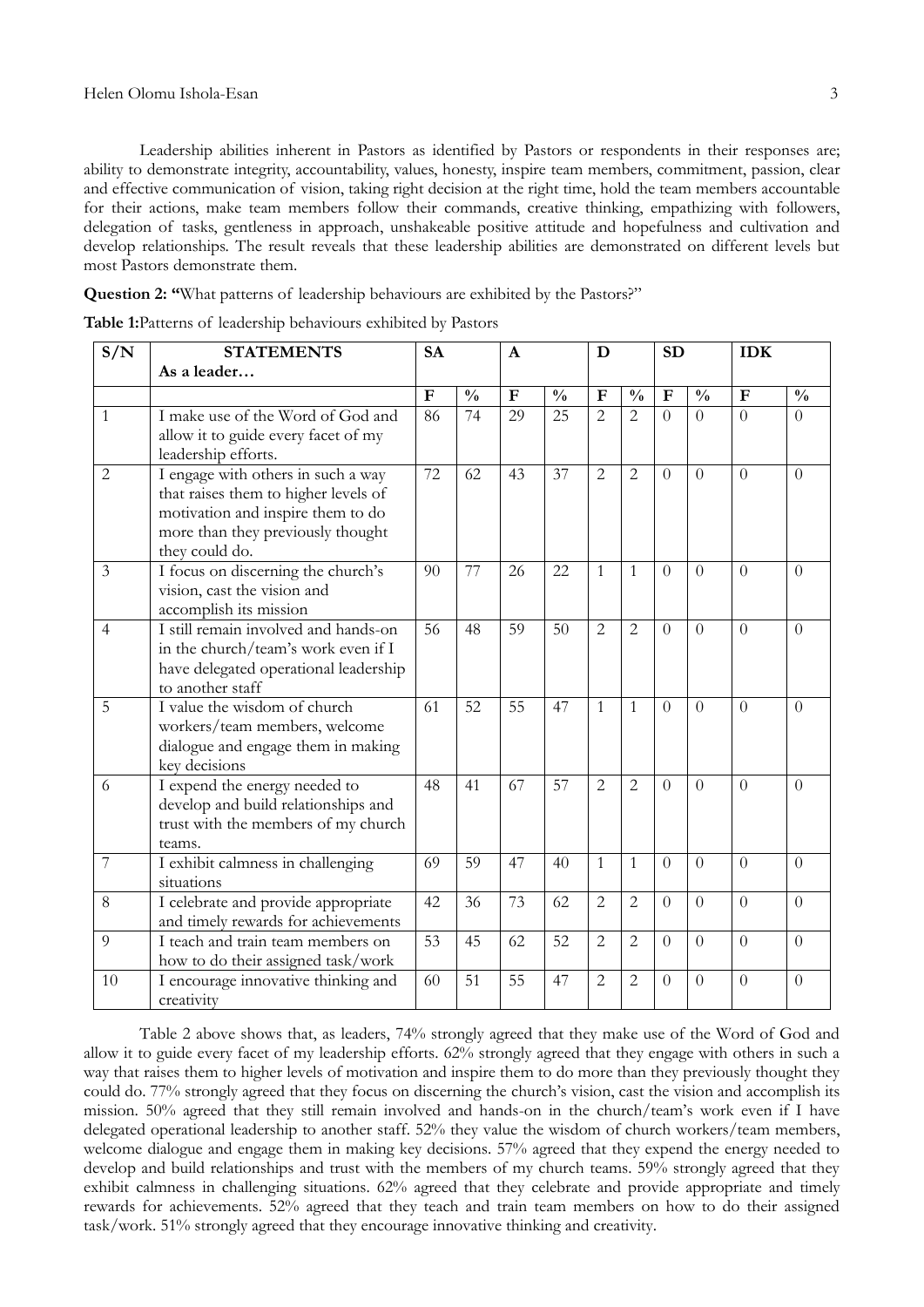**Research Question 3: "**To what extent do Pastors' behavioural preferences impact teamwork outcomes?"

**Table 2:** Impact of Pastors" behavioural preferences on teamwork outcomes.

| S/N            | <b>STATEMENTS</b>                                                                                                                                                          | <b>SA</b>    |                 | A         |                 | D              |                |                |                |                |               |  | <b>SD</b> |  |  | <b>IDK</b> |  |
|----------------|----------------------------------------------------------------------------------------------------------------------------------------------------------------------------|--------------|-----------------|-----------|-----------------|----------------|----------------|----------------|----------------|----------------|---------------|--|-----------|--|--|------------|--|
|                |                                                                                                                                                                            | $\mathbf{F}$ | $\frac{0}{0}$   | ${\bf F}$ | $\frac{0}{0}$   | $\mathbf F$    | $\frac{0}{0}$  | $\mathbf{F}$   | $\frac{0}{0}$  | $\mathbf F$    | $\frac{0}{0}$ |  |           |  |  |            |  |
| $\mathbf{1}$   | I involve group members in problem<br>solving and combine views and<br>opinions to quickly and successfully<br>solve issues                                                | 54           | $\overline{46}$ | 62        | 53              | $\mathbf{1}$   | $\mathbf{1}$   | $\Omega$       | $\Omega$       | $\theta$       | $\Omega$      |  |           |  |  |            |  |
| $\overline{2}$ | Working collaboratively with<br>leadership teams has led to increased<br>motivation levels within teams due to<br>increasing accountability for individual<br>performance. | 61           | 52              | 54        | 46              | $\overline{2}$ | $\overline{2}$ | $\theta$       | $\overline{0}$ | $\Omega$       | $\Omega$      |  |           |  |  |            |  |
| 3              | Motivating and inspiring team<br>members have led to healthy<br>competition of individuals in<br>leadership teams and helps teams to<br>excel.                             | 49           | 42              | 66        | $\overline{56}$ | $\overline{2}$ | $\overline{2}$ | $\overline{0}$ | $\overline{0}$ | $\theta$       | $\Omega$      |  |           |  |  |            |  |
| $\overline{4}$ | As my church leadership team works<br>together continuously and there is an<br>increased level of bonding                                                                  | 55           | 47              | 60        | 51              | $\Omega$       | $\Omega$       | $\Omega$       | $\overline{0}$ | $\overline{2}$ |               |  |           |  |  |            |  |
| 5              | By building strong relationships<br>between members, team members'<br>satisfaction with their team increases,<br>therefore improving both teamwork<br>and performance      | 72           | 62              | 42        | 36              | $\mathbf{1}$   | $\mathbf{1}$   | $\theta$       | $\overline{0}$ | $\theta$       | $\Omega$      |  |           |  |  |            |  |
| 6              | Every team member of my leadership<br>teams can offer their unique<br>knowledge and ability to help improve<br>other team members                                          | 93           | 79              | 23        | 20              | $\mathbf{1}$   | $\mathbf{1}$   | $\Omega$       | $\Omega$       | $\overline{0}$ | $\Omega$      |  |           |  |  |            |  |
| $\overline{7}$ | Through teamwork the sharing of the<br>above (knowledge and ability) qualities<br>will allow team members to be more<br>productive in the future                           | 39           | 33              | 77        | 66              | $\mathbf{1}$   | $\mathbf{1}$   | $\overline{0}$ | $\overline{0}$ | $\theta$       | $\Omega$      |  |           |  |  |            |  |
| 8              | The sharing of the workload lightens<br>my work as the Church Pastor                                                                                                       | 80           | 68              | 35        | 30              | $\overline{2}$ | $\overline{2}$ | $\Omega$       | $\Omega$       | $\Omega$       | $\Omega$      |  |           |  |  |            |  |
| 9              | Shared leadership helps me to avoid<br>exhaustion and burn out in ministry                                                                                                 | 81           | 69              | 36        | 31              | $\Omega$       | $\Omega$       | $\Omega$       | $\Omega$       | $\Omega$       | $\Omega$      |  |           |  |  |            |  |
| 10             | Teamwork in my church leadership<br>has provided essential care and<br>accountability for and among team<br>members.                                                       | 81           | 69              | 34        | 34              | $\Omega$       | $\theta$       | $\theta$       | $\overline{0}$ | $\overline{2}$ | 2             |  |           |  |  |            |  |

Table 3 above shows that 53% agreed that they involve group members in problem solving and combine views and opinions to quickly and successfully solve issues. 52% strongly agreed that their working collaboratively with leadership teams has led to increased motivation levels within teams due to increasing accountability for individual performance. 56% strongly agreed that they their motivating and inspiring team members have led to healthy competition of individuals in leadership teams and helps teams to excel. 51% agreed that as their church leadership team works together continuously, there is an increased level of bonding. 62% strongly agreed that by building strong relationships between members, team members' satisfaction with their team increases, therefore improving both teamwork and performance. 79% strongly agreed that every team member of their leadership teams can offer their unique knowledge and ability to help improve other team members. 66% agreed that through teamwork the sharing of the above (knowledge and ability) qualities will allow team members to be more productive in the future. 68% strongly agreed that the sharing of the workload lightens their work as the Church Pastor.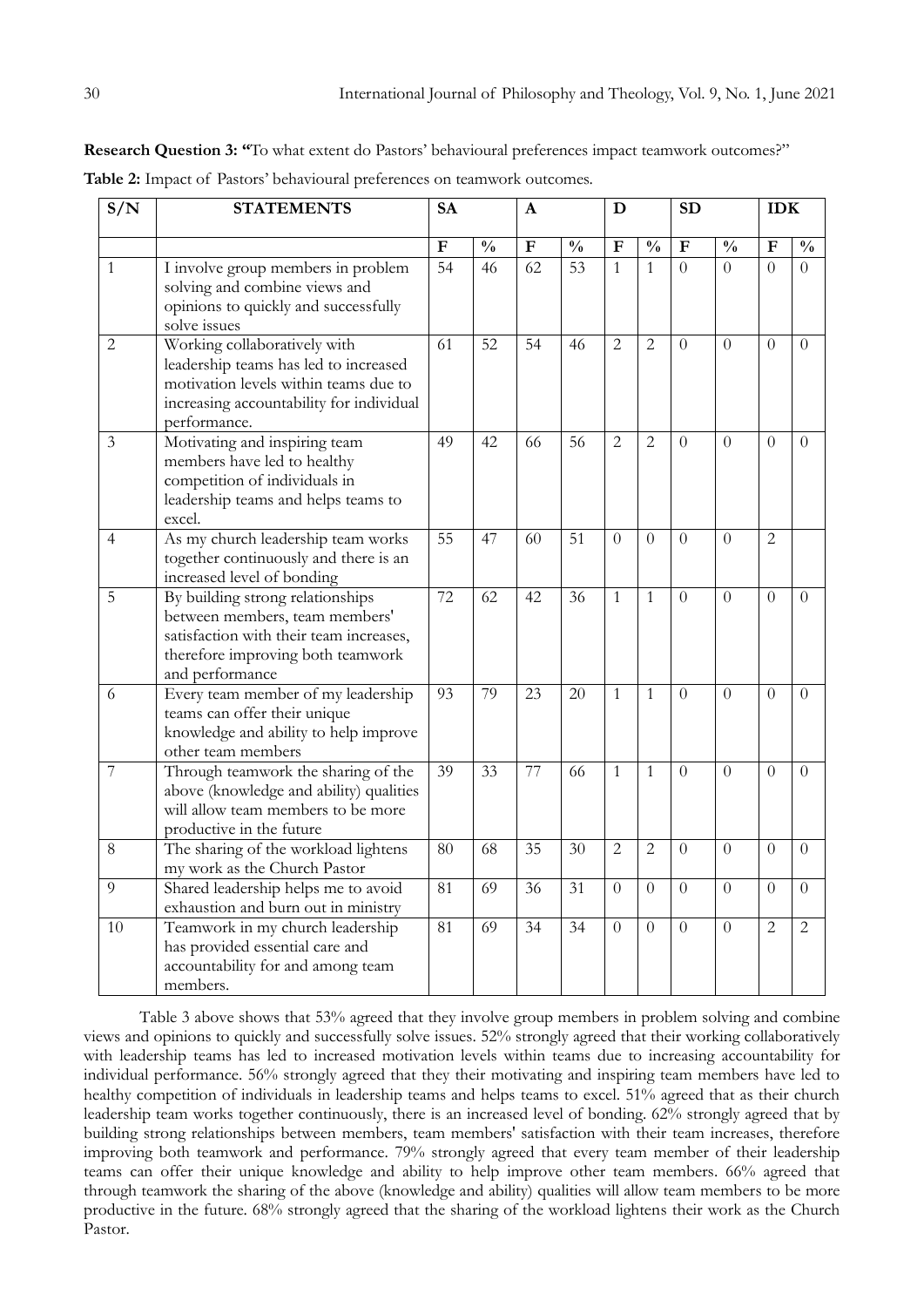69% strongly agreed that shared leadership helps me to avoid exhaustion and burn out in ministry. 69% strongly agreed that teamwork in my church leadership has provided essential care and accountability for and among team members. It is evident according to the result of the study that to a large extent, Pastors' behavioural preferences impact teamwork outcomes by successfully solving issues and increasing motivation levels within

bonding. **Research Question 4:** "Is there any significant relationship between Pastors' leadership behavioural preferences and teamwork outcomes?"

teams. The least in agreement with the positive outcomes is 51% which is that it affects increased level of

**Table 4:** Relationship between Pastors" leadership behavioural preferences and teamwork outcomes.

|                                                     | ourcianum           |                                                      |                      |
|-----------------------------------------------------|---------------------|------------------------------------------------------|----------------------|
|                                                     |                     | Pastors'<br>leadership<br>behavioural<br>preferences | Teamwork<br>outcomes |
| Pastors' leadership behavioural Pearson Correlation |                     |                                                      | $-1.000**$           |
| preferences                                         | Sig. (2-tailed)     |                                                      | .000                 |
|                                                     | N                   |                                                      | 4                    |
| Teamwork outcomes                                   | Pearson Correlation | $-1.000**$                                           |                      |
|                                                     | Sig. (2-tailed)     | .000                                                 |                      |
|                                                     | N                   |                                                      |                      |

**Correlations**

\*\*. Correlation is significant at the 0.01 level (2-tailed).

The result of this study in finding out if there is a significant relationship between Pastors" leadership behavioural preferences and teamwork outcomes depicts a positive correlation.There is a significant relationship between Pastors" leadership behavioural preferences and team work outcomes since correlation is significant at the level 0.01 level (2-tailed). To complement this result, it is important to mention that in Table 2, Pastors have identified that their leadership prowess had influenced how people in the team respond which makes this significant relationship vivid.

**Research Question 5: "What are the impacts of Pastors' leadership abilities and behavioural preferences on** teamwork outcomes?"

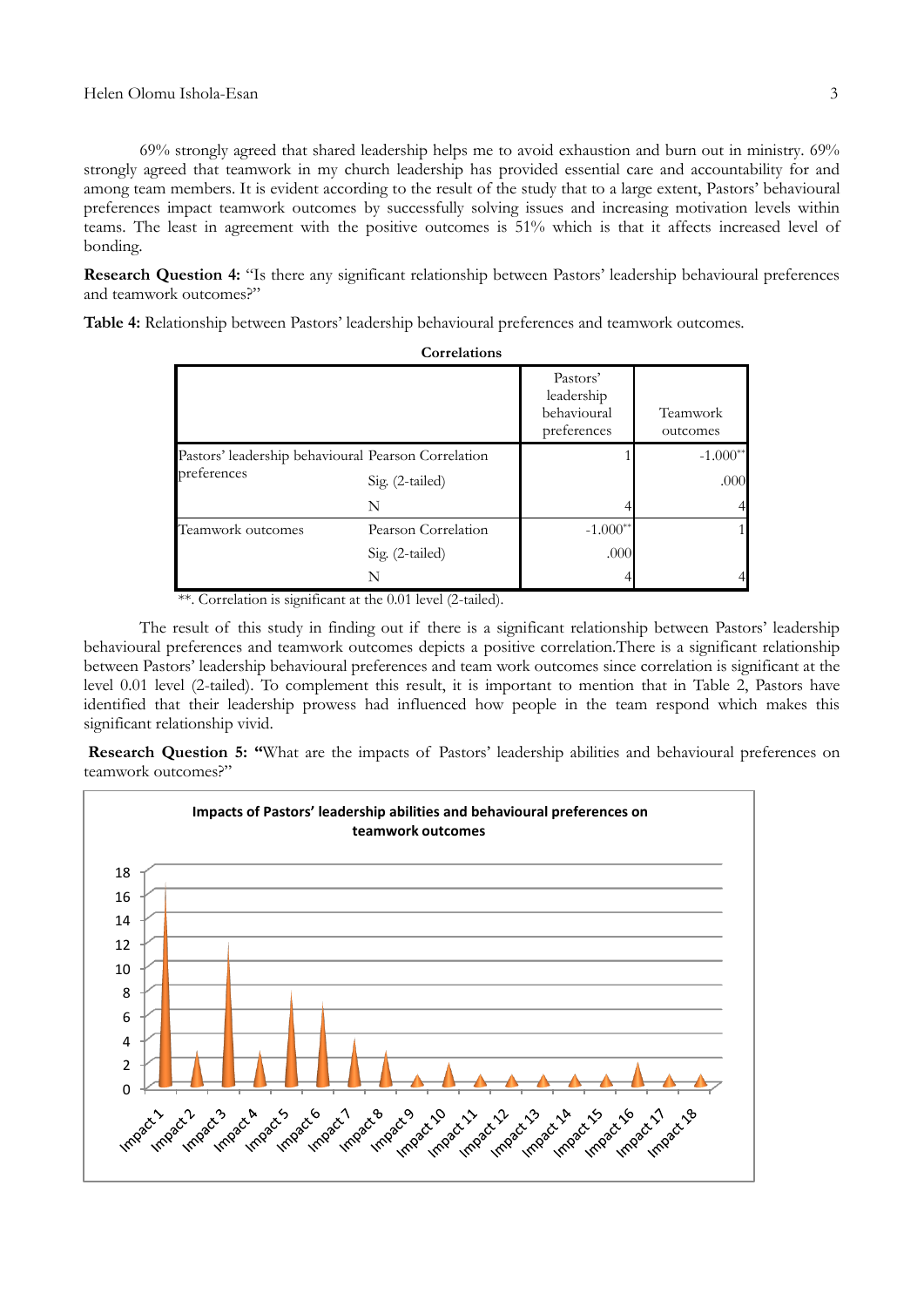#### **LEADERSHIP BEHAVIOUR IMPACT ON TEAM WORK**

- 1. Improved commitment to tasks (of visitation team), personal training, personality building and self-discovery. Working for church and not the pastor (17)
- 2. Realization of more lasting achievement (3)
- 3. Improvement of interpersonal relationship (having a sense of belonging, dialogue, periodic review, easy leadership). (12)
- 4. Switch in responsibility at the absence of one (open and informed operation and building bridge of inferiority complex) (3)
- 5. Aid ministry and church growth (8)
- 6. Improve spiritual maturity of members (7)
- 7. Production of future leaders (4)
- 8. Exhibition of individual gifts (which lightens the workload) (3)
- 9. Living correct lifestyle by the leader (1)
- 10. Casting church vision and accomplishing missions (2)
- 11. Involving departmental leaders(1)
- 12. Integrity boost and collaborative effort (3)
- 13. Prudent spending (1)
- 14. Exemplary lifestyle in speech, conduct, faith and relationally (1)
- 15. Live by example, correct team members, rebuke when necessary and appreciate satisfactory tasks (1)
- 16. Welcome suggestion (2)
- 17. Improvement of the team leader himself (1)
- 18. Visiting team members (1)

The impact of Pastors" leadership abilities and behavioural preferences on teamwork outcomes are as follows; there is improved commitment to tasks (of visitation team), personal training, personality building and self-discovery, in other words, the people live with the consciousness of working for the church of God and not the Pastor. There is a realization of more lasting achievements, improvement of interpersonal relationship (having a sense of belonging, dialogue, periodic review, easy leadership), switch in responsibility at the absence of one (open and informed operation and building bridge of inferiority complex), aiding ministry and church growth, improvement of spiritual maturity of members, and production of future leaders.

Moreover, there is exhibition of individual gifts (which lightens the workload), living correct lifestyle by the leader as he wants to be a positive example, casting church vision and accomplishing missions, involvement of departmental leaders, integrity boost and collaborative effort, prudent spending as a result of transparency, exemplary lifestyle in speech, conduct, faith and relationally, living by example, correcting of team members, rebuking when necessary and appreciating satisfactory tasks, welcoming suggestions, improvement of the team leader himself and the visitation of team members which shows the leader cares becomes a reality.

Interestingly, the results of the impacts revealed confirms Maxwell's (1998, p.11) assertion that "Leadership is influence. Nothing more, Nothing Less". It is glaring that leadership of those studied in this research has made some remarkable influences. Influence is accomplished because inherent abilities and behaviours are utilized in a positive manner.

Furthermore, the result of this research reveals that leaders' (Pastors') leadership behavioural preference plays a significant role in terms of success in team outcomes. This has affirmed the assertion of McLean and Weitzel (1992) in their book, *Leadership: Magic, Myth or Method* who defined leadership as: a person involved in a process of influencing and developing a group of people in order to accomplish a purpose by means of supernatural power. People in the group that are developed are equipped in the team led by the pastor to do the work of ministry and are influenced gradually and are impacted greatly by the Pastor's leadership behaviour as the research has revealed eighteen impacts Pastors have had on their team members.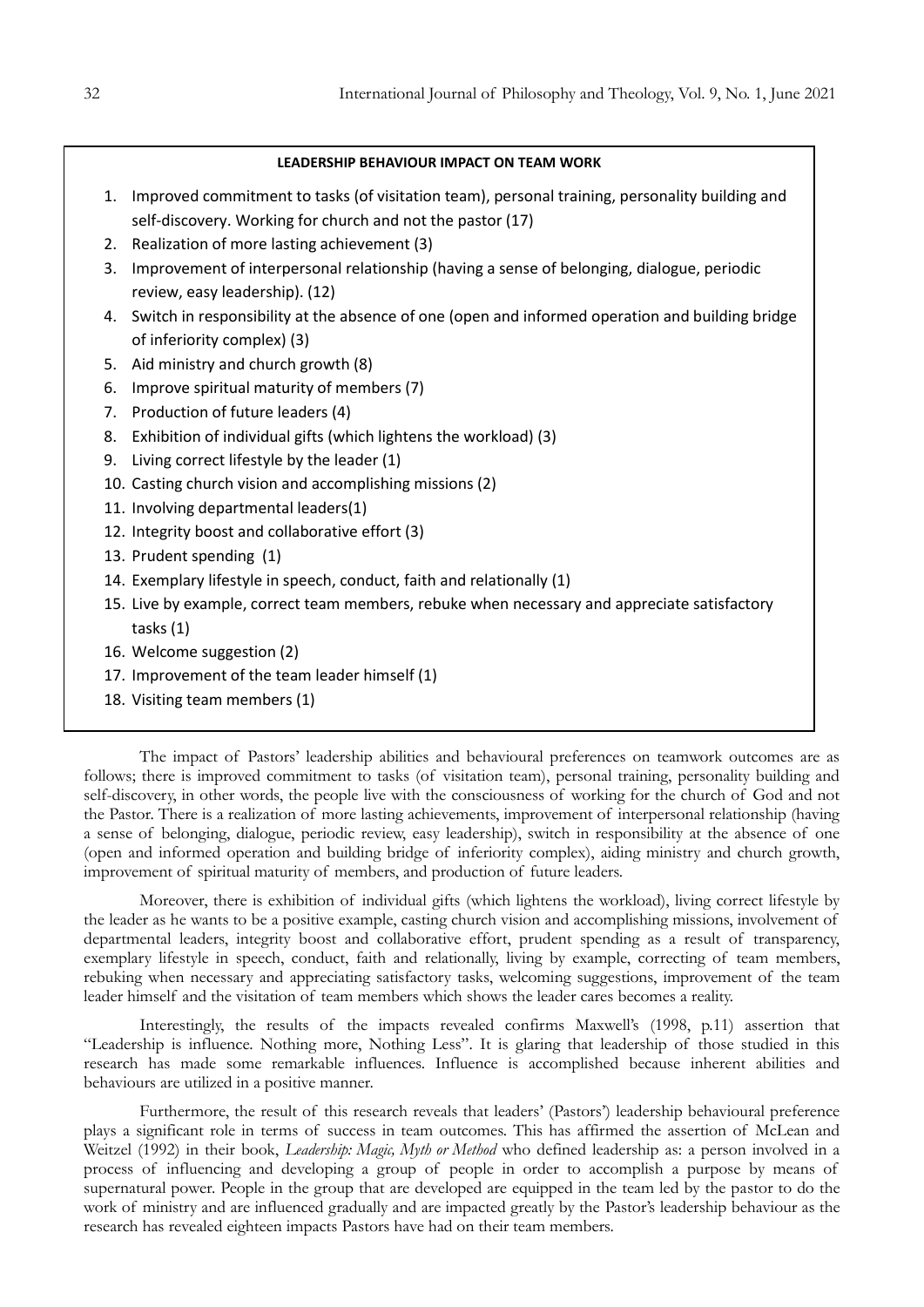The result has also revealed that a leader's behaviour is the best predictor of his leadership influence(s) and as a result, is the best determinant of his or her leadership success in the team.

## **8.0. Conclusion**

This paper has attempted to present the findings of self- examination of some selected Pastors leadership abilities and behavioural preferences in teamwork outcomes. The result of this research reveals that Pastors' leadership abilities and behavioural preferences have a considerable role to play in terms of success in team outcomes. Everyone in the team wants the leader to be the leader so that they can follow such an individual, but if there is an absence of one of the behavioural preferences that should be inherent in a leader; failure looms at the doorstep of the team work. Only positive behavioural preferences will contribute to the success of team work in churches or organisations in the area of study and beyond. Therefore, leaders in organisations including Pastors of churches should endevour to exhibit their abilities and behaviouralpreferences in bringing about teamwork outcomes.

#### **References**

- Chin, R., (2015). Examining teamwork and leadership in the fields of public administration, leadership, and management. Team Performance Management, 21, 199–216.
- Hasan, S., (February 13, 2017).Top 10 leadership qualities that make good leaders. [Online]Available: <https://blog.taskque.com/characteristics-good-leaders/> (March 17, 2019).
- Hoegl, M., &Gemuenden, H.G., (2001). Teamwork quality and the success of innovative projects: a theoretical concept and empirical evidence. Organizational Science, 12 (4), 435–449.
- Ilgen, D., & Hollenbeck, J., (October 5, 2004). Teams in organizations: from input-process-output models to imoi models. Annual Review of Psychology, 56, 517–543.
- Lathrop, J., (2014). 7 Qualities women bring to leadership. [Online] Available: https://ministrytodaymag.com/life/women/20817-7-qualities-women-bring-to-a- leadership- team (April 15, 1018).
- LePine, J. A., Piccolo, R. F.,. Jackson, C. L ,Mathieu,J.E., & Saul, J.R., (2008). A meta-analysis of teamwork processes: tests of a multidimensional model and relationships with team effectiveness criteria. Personnel Psychology, 61 (2), 273–307.
- Macchia, S. A., (2007). Leadership defined: putting the pieces together. [Online] Avaialable: [https://www.leadershiptransformations.org/documents/articles/leadership\\_defined.pdf](https://www.leadershiptransformations.org/documents/articles/leadership_defined.pdf) (March, 7, 2019).
- Mathias, David (2017). Twelve Benefits of Team Leadership. [https://www.desiringgod.org/articles/twelve](https://www.desiringgod.org/articles/twelve-benefits-of-team-leadership)[benefits-of-team-leadership.](https://www.desiringgod.org/articles/twelve-benefits-of-team-leadership)Accessed January 16, 2019.
- Maxwell, J. C. (1998). *The 21* irrefutable laws of leadership: follow them and people will follow you. Nashville: Thomas Nelson Publishers.
- McLean, J.W. & Weitzel, W., (1992). Leadership: magic, myth or method .New York, NY: AMACOM, American Management Association.
- Montebello, A. &Buzzotta, V., (1993). Work teams that work. [Online] Available: Questia.com. ( February 21, 2019).
- Osbrun, J.,;Moran, L., &; White, M (Eds), (1990). Self-directed work teams: the new American challenge. Homewood, IL: McGraw-Hill.
- Parker, G. (2008). Team players and teamwork: new strategies for developing successful collaboration. San Francisco: Jossey-Bass.
- Paulus, P. Groups, teams, and creativity: the creative potential of idea-generating groups*.* Applied Psychology*,* 49 (2), 237–262.
- Salas, E., Cooke,N.J., &Rosen,M.A., (2008). On teams, teamwork, as well as team performance: discoveries and developments". Human Factors: The Journal of the Human Factors and Ergonomics Society, 50 (3), 540–547.
- Sohn, Paul (August 6, 2015). Six behaviors of effective ministry team leaders. [Online]Avaialble: <http://paulsohn.org/six-behaviors-of-effective-ministry-team-leaders/> . Febrauary 18, 2019.
- The top six leadership behaviors . [Online] Available: [https://charterforcompassion.org/leadership-and](https://charterforcompassion.org/leadership-and-%09business/the-top-six-leadership-behaviors)[business/the-top-six-leadership-behaviorsF](https://charterforcompassion.org/leadership-and-%09business/the-top-six-leadership-behaviors)ebruary 18, 2019.
- 
- Yuhl, G., (1994). Leadership in organizations. (3rd ed). Englewood Heights: Prentice Hall. A., (April 29, 2015).10 undeniable behaviors of a great leader. [Online] Available:[.http://customerthink.com/10-undeniable-behaviors-of-a-great-leader/](http://customerthink.com/10-undeniable-behaviors-of-a-great-leader/) (January 2, 2019).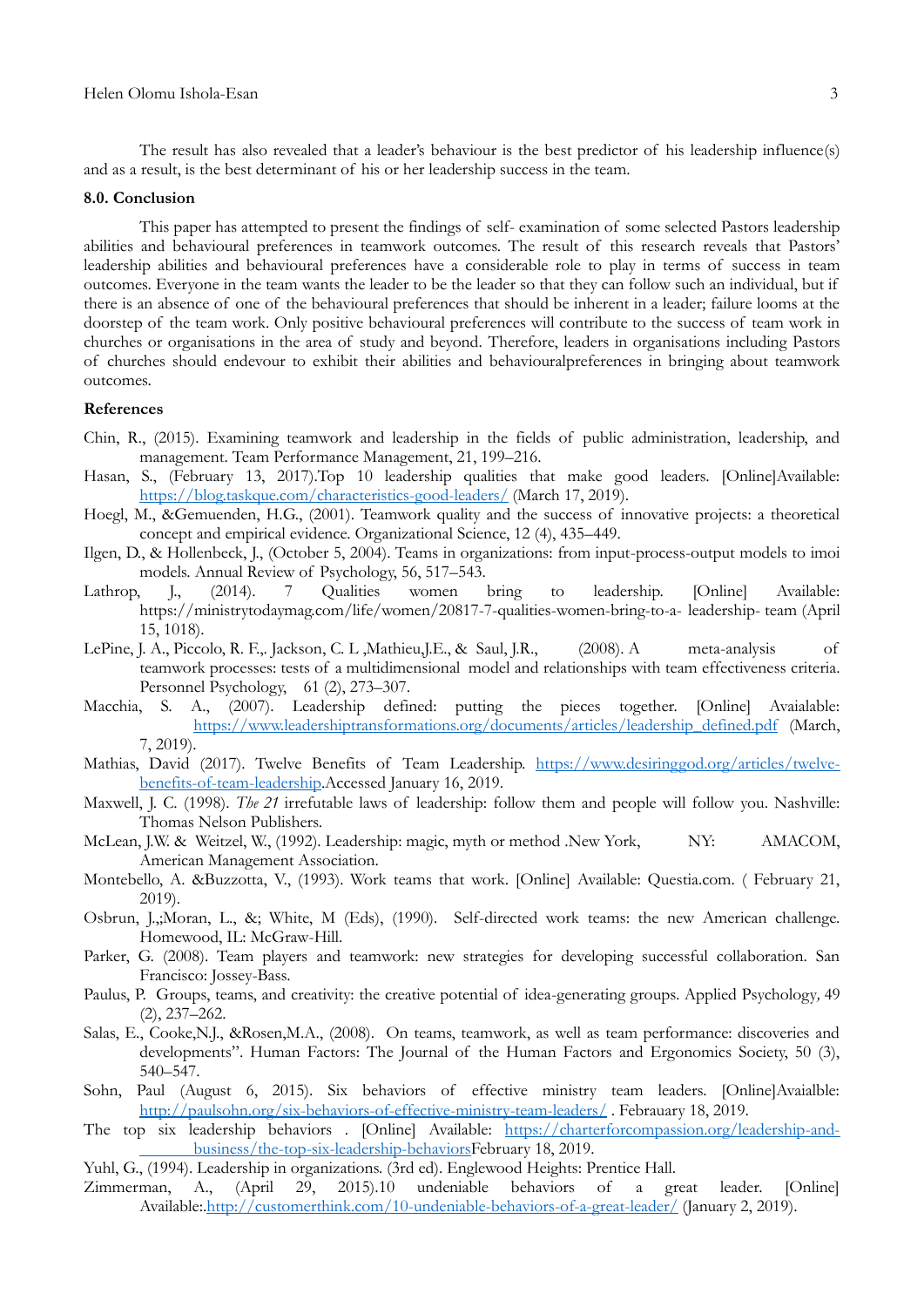# **Appendix**

| Section A: General Information<br>Instruction: Fill the blank spaces and tick in the appropriate column.<br>Name and Location of Church Name of Solid Annual State of Solid Annual State of Solid Annual State of Solid An |                                                                |  |  |  |  |  |  |  |  |
|----------------------------------------------------------------------------------------------------------------------------------------------------------------------------------------------------------------------------|----------------------------------------------------------------|--|--|--|--|--|--|--|--|
|                                                                                                                                                                                                                            | Number of Years in Ministry 0-5 6-10 5-10 10-20 6 20 and above |  |  |  |  |  |  |  |  |
| 1000 and above                                                                                                                                                                                                             | Population of congregation 0-100 0 100-300 400-600 600-900 0   |  |  |  |  |  |  |  |  |

# **Section B: Leadership Abilities Inherent in Church Pastors**

## **Instruction: Tick the appropriate column**

Key: SA – Strongly Agree; A – Agree; D – Disagree; SD– Strongly Disagree; IDK– I do not know

| S/N            | <b>STATEMENTS</b>                                                                                                               | <b>SA</b> | A | D | <b>SD</b> | <b>IDK</b> |
|----------------|---------------------------------------------------------------------------------------------------------------------------------|-----------|---|---|-----------|------------|
|                | I act with Integrity and I talk about my most important values and<br>beliefs to team members                                   |           |   |   |           |            |
| 2              | I deal with team members in honesty                                                                                             |           |   |   |           |            |
| $\mathfrak{Z}$ | I able to make my team members follow my commands                                                                               |           |   |   |           |            |
| $\overline{4}$ | I inspire team members to do their best of the work they do for<br>God                                                          |           |   |   |           |            |
| 5              | I am committed and passionate about my work as a team<br>leader/church Pastor                                                   |           |   |   |           |            |
| 6              | I clearly and effectively communicate my vision to my team and tell<br>them strategies to achieve set goals                     |           |   |   |           |            |
| $\overline{7}$ | I have the ability to take the right decision at the right time and stand<br>by it.                                             |           |   |   |           |            |
| 8              | I make sure that every one of my leadership team is accountable for<br>what they are doing.                                     |           |   |   |           |            |
| 9              | Holding them accountable for their actions creates a sense of<br>responsibility among and they go about the work more seriously |           |   |   |           |            |
| 10             | I delegate tasks to team members so as to focus on key<br>responsibilities while leaving the rest to others.                    |           |   |   |           |            |
| 11             | I do creative thinking and involved in constant innovation                                                                      |           |   |   |           |            |
| 12             | I empathize with my followers making a closer connection with them                                                              |           |   |   |           |            |
| 13             | I am gentle in my approach and in dealing with teams always                                                                     |           |   |   |           |            |
| 14             | I demonstrate an unshakeable positive attitude/ hopefulness always                                                              |           |   |   |           |            |
| 15             | I cultivate and develop relationships as I relate with my team<br>members                                                       |           |   |   |           |            |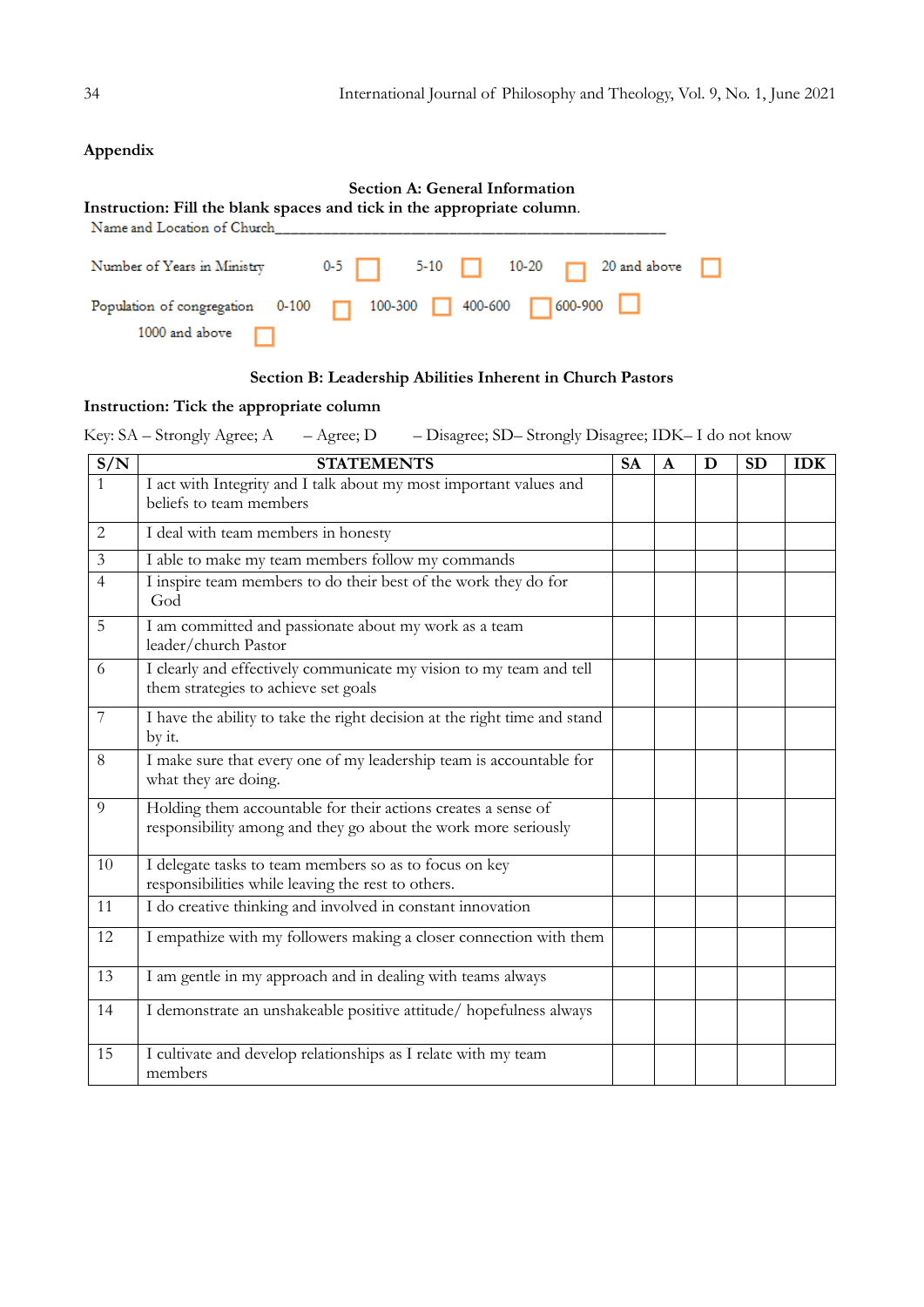| S/N            | <b>STATEMENTS</b>                                                                                                                                                | <b>SA</b> | A | D | <b>SD</b> | <b>IDK</b> |
|----------------|------------------------------------------------------------------------------------------------------------------------------------------------------------------|-----------|---|---|-----------|------------|
|                | As a leader                                                                                                                                                      |           |   |   |           |            |
| $\mathbf{1}$   | I make use of the Word of God and allow it to guide every facet<br>of my leadership efforts.                                                                     |           |   |   |           |            |
| 2              | I engage with others in such a way that raises them to higher levels<br>of motivation and inspire them to do more than they previously<br>thought they could do. |           |   |   |           |            |
| 3              | I focus on discerning the church's vision, cast the vision and<br>accomplish its mission                                                                         |           |   |   |           |            |
| $\overline{4}$ | I still remain involved and hands-on in the church/team's work<br>even if I have delegated operational leadership to another staff                               |           |   |   |           |            |
| 5              | I value the wisdom of church workers/team members, welcome<br>dialogue and engage them in making key decisions                                                   |           |   |   |           |            |
| 6              | I expend the energy needed to develop and build relationships and<br>trust with the members of my church teams.                                                  |           |   |   |           |            |
| 7              | I exhibit calmness in challenging situations                                                                                                                     |           |   |   |           |            |
| 8              | I celebrate and provide appropriate and timely rewards for<br>achievements                                                                                       |           |   |   |           |            |
| 9              | I teach and train team members on how to do their assigned<br>task/work                                                                                          |           |   |   |           |            |
| 10             | I encourage innovative thinking and creativity                                                                                                                   |           |   |   |           |            |

# **Section C: Patterns of Leadership Behaviours Exhibited by Church Pastors**

## **Section D: Impact of Pastors' Leadership Abilities and Behavioural Preferences On Teamwork Outcomes.**

| S/N            | <b>STATEMENTS</b>                                                                                                                                                    | <b>SA</b> | A | D | <b>SD</b> | <b>IDK</b> |
|----------------|----------------------------------------------------------------------------------------------------------------------------------------------------------------------|-----------|---|---|-----------|------------|
| $\mathbf{1}$   | I involve group members in problem solving and combine views<br>and opinions to quickly and successfully solve issues                                                |           |   |   |           |            |
| $\overline{2}$ | Working collaboratively with leadership teams has led to increased<br>motivation levels within teams due to increasing accountability for<br>individual performance. |           |   |   |           |            |
| 3              | Motivating and inspiring team members have led to healthy<br>competition of individuals in leadership teams and helps teams to<br>excel.                             |           |   |   |           |            |
| $\overline{4}$ | As my church leadership team works together continuously and<br>there is an increased level of bonding                                                               |           |   |   |           |            |
| 5              | By building strong relationships between members, team<br>members' satisfaction with their team increases, therefore<br>improving both teamwork and performance      |           |   |   |           |            |
| 6              | Every team member of my leadership teams can offer their unique<br>knowledge and ability to help improve other team members                                          |           |   |   |           |            |
| 7              | Through teamwork the sharing of the above (knowledge and<br>ability) qualities will allow team members to be more productive in<br>the future                        |           |   |   |           |            |
| 8              | The sharing of the workload lightens my work as the Church<br>Pastor                                                                                                 |           |   |   |           |            |
| 9              | Shared leadership helps me to avoid exhaustion and burn out in<br>ministry                                                                                           |           |   |   |           |            |
| 10             | Teamwork in my church leadership has provided essential care<br>and accountability for and among team members.                                                       |           |   |   |           |            |